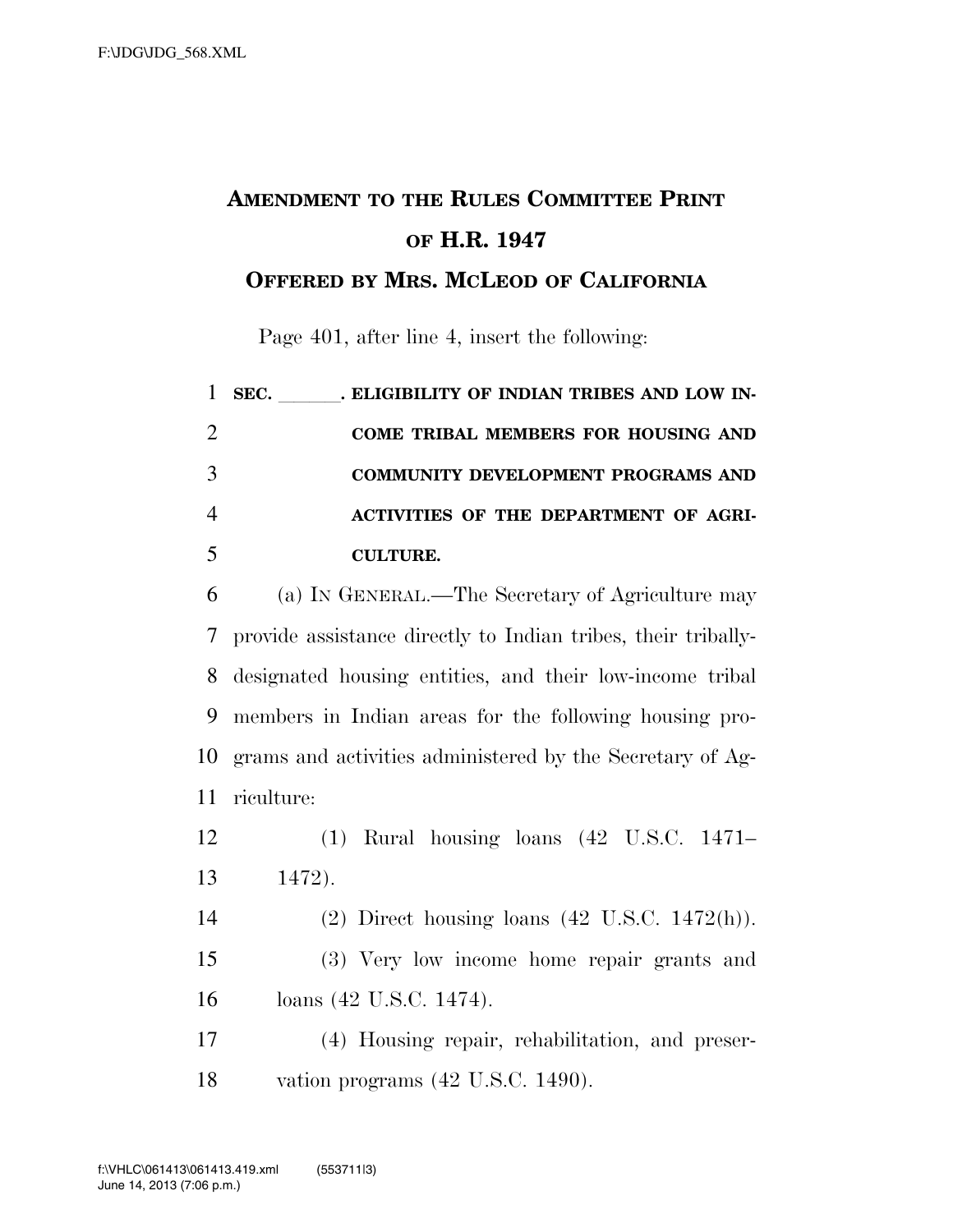| $\mathbf{1}$   | (5) Multifamily housing construction, acquisi-               |
|----------------|--------------------------------------------------------------|
| $\overline{2}$ | tion, or rehabilitation programs (42 U.S.C. 1490p-           |
| $\mathfrak{Z}$ | 2).                                                          |
| $\overline{4}$ | (b) DEFINITIONS.—In this section:                            |
| 5              | (1) INDIAN AREA.—The term "Indian area"                      |
| 6              | has the meaning given the term in section $4103(10)$         |
| $\tau$         | of the Native American Housing Assistance and                |
| 8              | Self-Determination Act of 1996 (25 U.S.C.                    |
| 9              | $4310(10)$ .                                                 |
| 10             | (2) INDIAN TRIBE.—The term "Indian tribe"                    |
| 11             | has the meaning given the term in section $4103(12)$         |
| 12             | of the Native American Housing Assistance and                |
| 13             | Self-Determination Act of 1996 (25 U.S.C.                    |
| 14             | $4103(12)$ .                                                 |
| 15             | TRIBALLY-DESIGNATED<br><b>(3)</b><br><b>HOUSING</b><br>ENTI- |
| 16             | TY.—The term "tribally-designated housing entity"            |
| $17\,$         | has the meaning given the term in section $4103(21)$         |
| 18             | of the Native American Housing Assistance and                |
| 19             | Self-Determination Act of 1996 (25 U.S.C.                    |
| 20             | $4103(21)$ .                                                 |
| 21             | (c) ALLOCATION OF FUNDS.—From amounts made                   |
| 22             | available for each fiscal year for the programs and activi-  |
| 23             | ties referred to in subsection (a), the Secretary of Agri-   |
| 24             | culture shall set aside not less than 10 percent of the      |